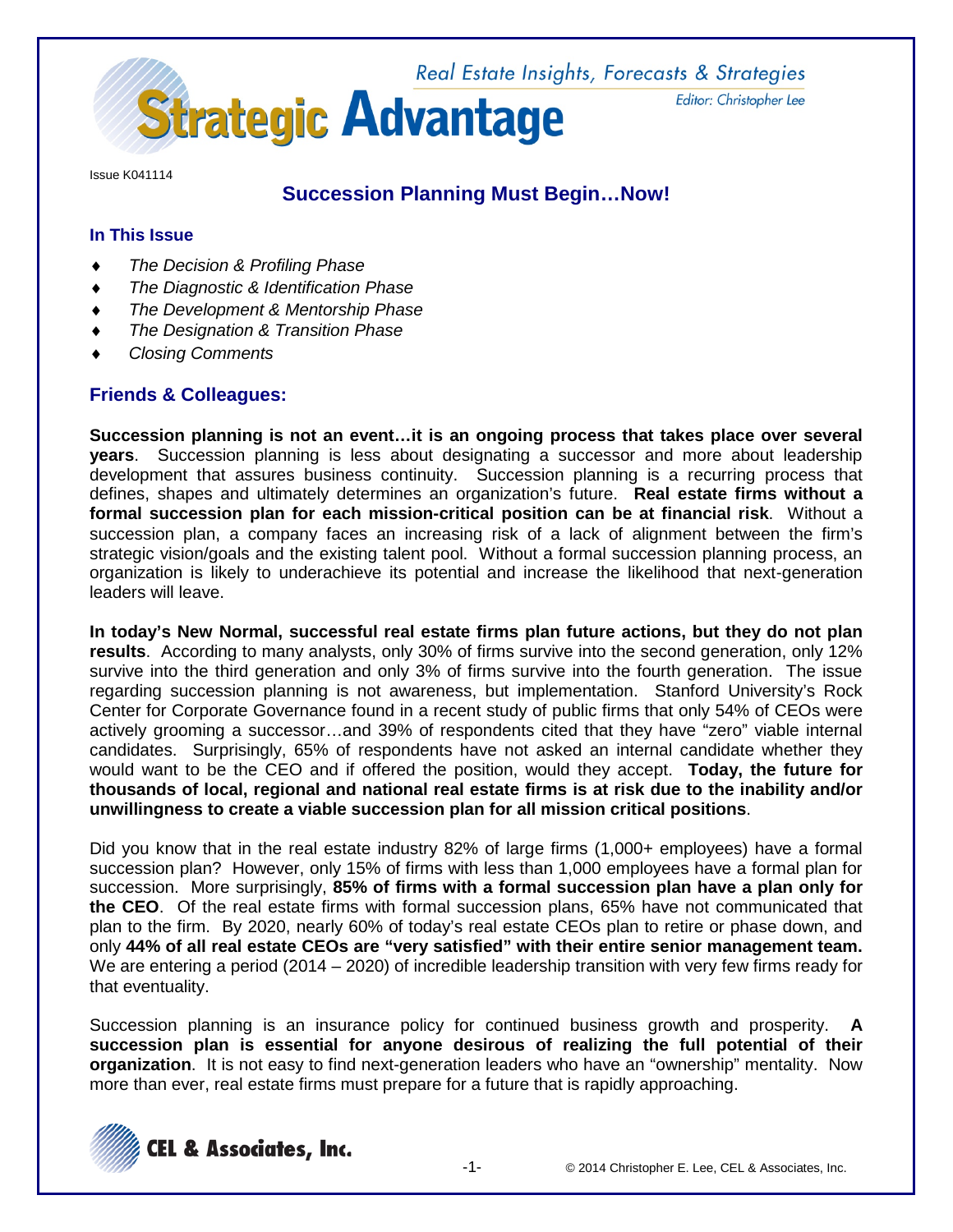

Trammell Crow stated, "There's as much risk in doing nothing as in doing something." **Succession planning also acts as an insurance policy for seamless leadership transition**. The sudden or unexpected loss of a key executive, the retirement of a CEO, COO, CFO or key leader without a designated successor and the need to provide for smooth and sustainable governance mandate the need for a well-conceived and clearly communicated succession plan for all mission critical leaders.

**Historically, leadership transitions have not been performed well**. Internal succession appointments have tended to falter as proper vetting and transitional integration generally are absent. Board, partner and/or shareholder disagreements on who and what may be needed is legendary within the real estate industry. **Effective and beneficial succession planning is an ongoing process, not a one-time event**. It guarantees that an organization has talent on hand to fill key positions. It assures investors, lenders, strategic partners, shareholders, employees and customers that the company is more than one individual. **Proper succession planning can assure the preservation of legendary accomplishments while preparing the stage for future growth and prosperity.** An as-needed or we'll-figure-it-out-later approach is inherently flawed. Within the real estate industry, succession planning must be evolutionary, not reactive, exhibit clarity of purpose and be structured. Success tomorrow can be assured by planning ahead.

Over the next decade, 50% - 65% of Baby Boomers (those typically in C-Suite and leadership positions) are likely to retire or significantly reduce their full-time workload. Because of the lingering effects of the '07-'09 recession, **the real estate industry is verging on a sea of "flash" retirements**. Sudden retirement limits time to transfer knowledge, relationships, and skills, plus transitioning actual leadership. Too often the "internal" choice is selected because it is safe, easy to do and incurs the least amount of initial disruption. Without the commitment and involvement of the Board, partners and/or shareholders, succession planning is merely a process to assure the continuation of business as usual**. In today's era of rapidly changing capital, customer, competitor and operational marketplace, selecting a successor is one of the most difficult challenges and decisions facing real estate organizations**. It takes years to build a company's brand and relationships, yet they could dissolve very quickly without proper succession planning. Why take that chance?

The four phases for effective succession planning include:

- 1. **The Decision & Profiling Phase**
- 2. **The Diagnostic & Identification Phase**
- 3. **The Development & Mentorship Phase**
- 4. **The Designation & Transition Phase**

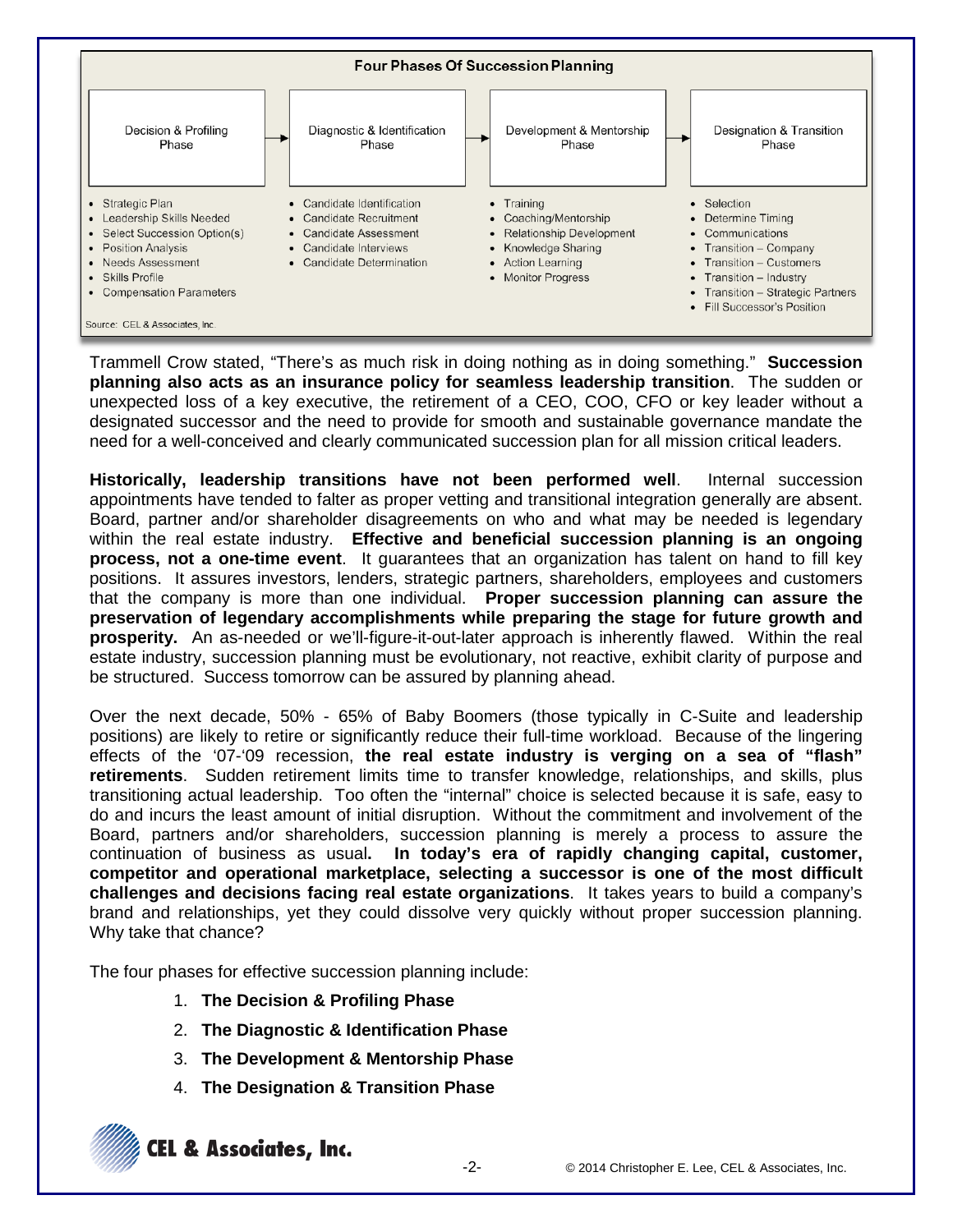Each phase is described, and the corresponding graphics highlight the critical steps, content and information necessary to create and implement a successful succession planning process.

### **The Decision & Profiling Phase**

**Before "choosing a successor," an organization must first identify and rank all the mission critical positions requiring a potential successor and a process to identify/develop a potential successor.** Obviously the key executives (CEO, CFO, COO, Division President, Regional Executive, Department Head and Executive Specialists) should be among the top ranked positions. Real estate Boards of Directors and leaders must determine the organization's critical roles and whether their

# **Why Succession Plans Are Needed**

- Unexpected or prolonged illness or medical situation that prevents a leader from performing their duties.
- $\Box$  Permanent disability or sudden death of a key leader.
- **Q** Personal situations that require a leader to work part-time or which necessitates an extended leave of absence.
- **Unexpected resignation.**
- □ Poor performance requiring change.
- **D** Termination-for-cause.
- **D** Termination-not-for-cause.
- □ Enables accelerated growth opportunities.

Source: CEL & Associates, Inc.

current second- and third-level incumbents or potential successors should be considered as a possible successor. Which individuals have zero, limited or high potential?

Once the key positions have been identified, the firm needs to develop a three- to five-year "strategic" plan and a seven- to 10-year "futures" plan. **How a company looks today is likely to change dramatically in 10 years…and probably the needed future leaders will be very different from the incumbents today**. What will be the primary drivers of the company's growth strategy and success? Are financial, tax, capital client, market, legal, operational compensation, or challenges in the company's future? What legacy issues must be addressed? Does the company intend to grow or stay as is? What will be the top five priorities over the next five to 10 years? Is the company intent on creating value, adding value and/or protecting value?

#### **Succession Planning Steps**

- 1. Determine the company's long-term strategic direction.
- 2. Identify the qualities, competencies and core values needed for tomorrow's leaders.
- 3. Develop a position description.
- 4. Evaluate potential internal candidates.
- 5. Determine if outside candidates should be included.
- 6. Narrow the prospective list to two or three viable candidates.
- 7. Establish a leadership development process for all finalists.
- 8. Monitor performance progress and leadership development.
- 9. Determine the timing of succession/leadership transition.
- 10. Select a successor and the successor's successor.
- 11. Communicate that decision.
- 12. Prepare and implement a transition plan.
- 13. Facilitate the transition process.
- 14. Complete the transition.
- 15. Prepare for the unexpected (return to #1 above).

Source: CEL & Associates, Inc.

Under normal circumstances, how many key leaders will retire during the next decade? What qualities and skills will the company need in the future?

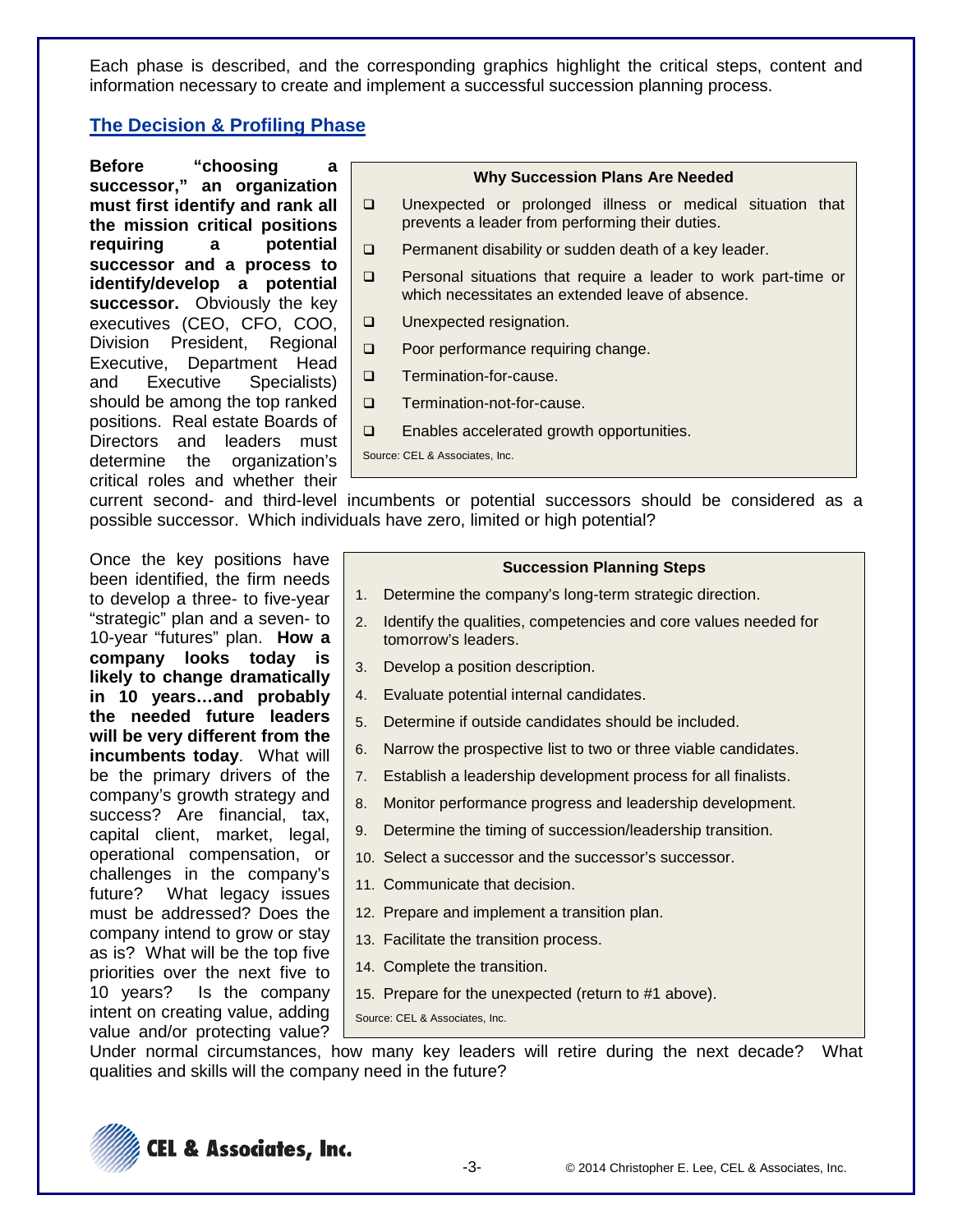### **In The Future… Will Your Company Be**

- $\rightarrow$  Geo-centric?
- $\rightarrow$  Product-centric?
- $\rightarrow$  Service-centric?
- $\rightarrow$  Capital-centric?
- $\rightarrow$  Customer-centric?
- $\rightarrow$  Industry-centric?
- $\rightarrow$  Development-centric?
- $\rightarrow$  Investment-centric?
- $\rightarrow$  Asset-centric?
- $\rightarrow$  Or a combination of the above?

```
Source: CEL & Associates, Inc.
```
Once a clear, long-range plan has been created, position profiles must be developed. What strategic, technical, financial, operational, relationship and leadership skills are needed? Be careful not to re-create the incumbent's job description. Try to **avoid the incumbent's desire to define the position to fit his/her experience/expertise**. Assume that this is a new position and align the description and skill needs assessment with the company's strategic and long-<br>range business plan. Often, using an independent, Often, using an independent, experienced advisor/consultant to direct this effort prevents undue incumbent interference and provides an independent, unbiased picture of the future leadership needed. What will be the future balance among technical, leadership, financial, strategic, business development, capital, transactional, operational, branding and relationship skills?

When the position descriptions have been completed, the leadership/skills criteria should be categorized and weighted

under the following headings: Strategic, Financial, Operational, Technical, Management and Leadership. Weighting each of these categories shows the true picture of what is needed in the future or successor leader. **Too often successors are identified based on familiarity or similarity and not on substance**. Remember, as Leroy Eimes stated, "A leader is one who sees more than others see, who sees farther than others see, and who sees before others see." In succession planning, **the highest calling of the incumbent is to leave his/her position in the hands of someone who can raise the performance bar a step higher**.

The final step in Phase One is to develop the parameters of a compensation package that align with the outcomes identified in the strategic and future plans. In addition, a series of short-, intermediateand long-term performance metrics should be established to objectively evaluate the overall effectiveness of the successor and the succession planning process. With the key position(s) in need of a successor identified, a long-range business plan prepared, the desired leadership qualities identified, a weighted position description prepared and a compensation package determined, the company is ready to move on to Phase Two.

### **The Diagnostic & Identification Phase**

It is in this phase that potential successors are identified and initially evaluated. While it is immensely easier to identify potential successors from within the organization, the limitation of not knowing "other individuals who might be available" can hinder a firm's future. Many real estate firms have very qualified successors, but **tenure and/or title should not be automatic qualifiers for becoming a successor**.

In Phase Two it is not uncommon to use an independent advisor/consultant due to the sensitive nature of "going outside" to identify potential successors. Remember that **some internal successor hopefuls feel they are entitled, were promised and/or earned the right to be the successor**. Anything short of that could be construed as a snub or broken promise, and that/those individual(s) could leave.

|                                | <b>What Type Of Leader</b><br>Will Your Company Need In The Future? |                   |               |  |  |
|--------------------------------|---------------------------------------------------------------------|-------------------|---------------|--|--|
|                                | Transformational                                                    |                   | Alchemist     |  |  |
|                                | Visionary                                                           | $\qquad \qquad -$ | Diplomat      |  |  |
|                                | Transactional                                                       | $-$               | Strategist    |  |  |
|                                | Charismatic                                                         | $-$               | Individualist |  |  |
| $-$                            | Operational                                                         | $-$               | Achiever      |  |  |
|                                | Authentic                                                           | $\qquad \qquad -$ | Expert        |  |  |
|                                | Opportunistic                                                       | $\qquad \qquad -$ | Legacy        |  |  |
| Source: CEL & Associates, Inc. |                                                                     |                   |               |  |  |

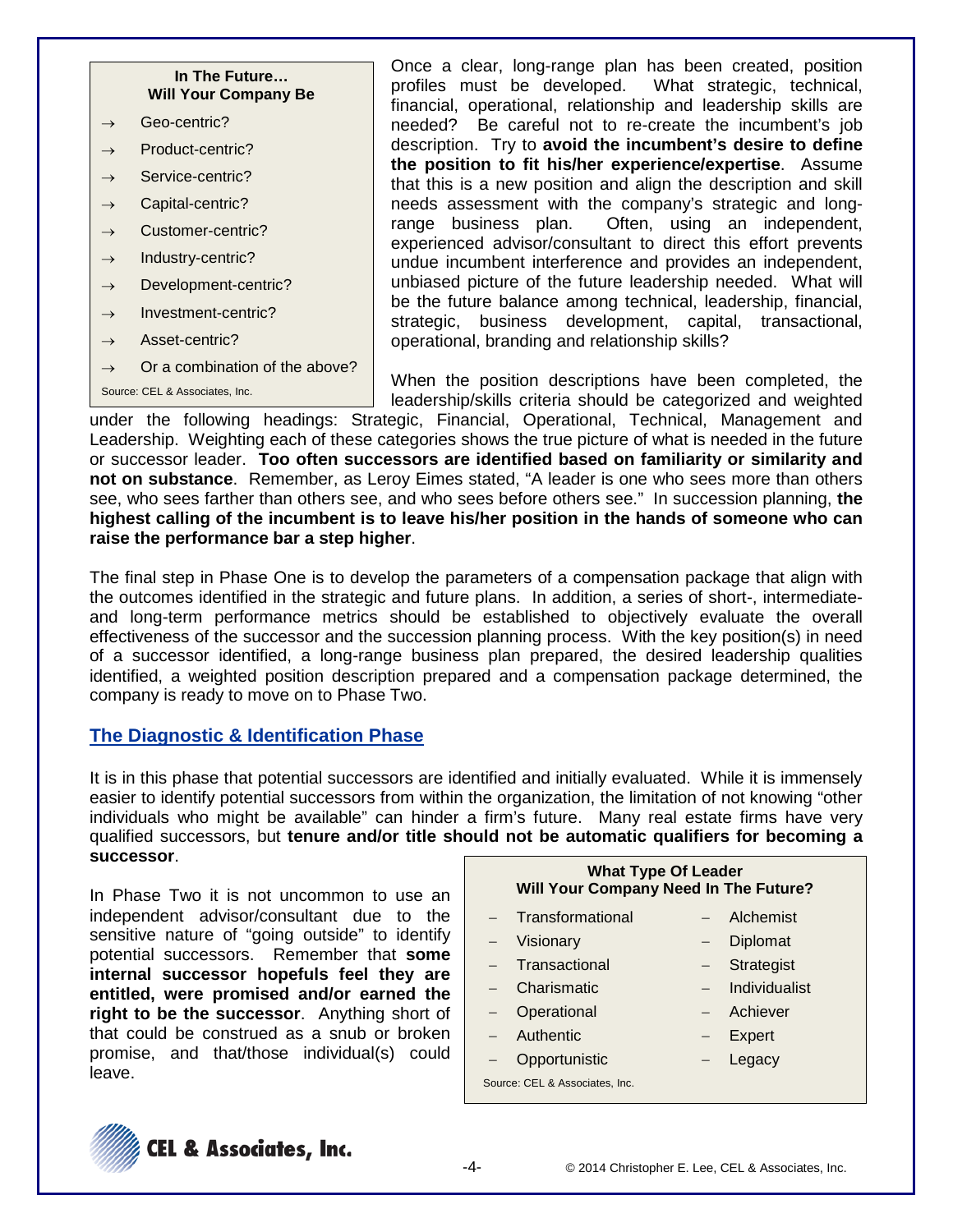#### **Identifying Future Leaders Checklist**

- Technical Competency
- Leadership Skills
- Business Acumen
- $\checkmark$  Cultural Fit
- $\checkmark$  Strategic Perspective
- $\checkmark$  Inspirational
- $\checkmark$  Ability To Delegate
- $\checkmark$  Ethics & Trustworthiness
- Communication Abilities
- $\checkmark$  Confidence & Passion
- **Creativity**
- Positive Attitude
- $\checkmark$  Intuition
- $\checkmark$  Compassion
- $\checkmark$  Customer / Business Development Skills
- $\checkmark$  Financial / Management Skills
- $\checkmark$  Ability To Engage Others
- $\checkmark$  Collaborate & Empower Others
- $\checkmark$  Genuine
- $\checkmark$  Ability To Have Fun

Source: CEL & Associates, Inc.

# **The Development & Mentorship Phase**

Utilize the position description developed in Phase I, candidate identification, assessments (e.g., how to rate the weighted skills) and face-to-face interviews. It is important during the interview process that multiple interviewers be included (e.g., Board members, company advisors, key shareholders and select other C-suite executives). **Many real estate organizations have found tremendous value in requiring all existing and potential leaders and prospective candidates to use assessment tools** such as: Myers-Briggs Type Indicator; Birkman Method; Enneagram Institute; or DISC Assessment. Industrial psychologists typically use KSAOs (knowledge, skills, ability and other characteristics) to discern qualified candidates. Once the internal assessment has been made, the external assessment can begin.

A mirror of the internal process just completed, the search for and identification of potential successors outside of the company should be undertaken. An experienced executive search firm can be very helpful in this process and keep the search confidential. Once the potential new leader candidates have been identified, screened, interviewed and a determination has been made about their viability, the company must narrow the list of possible individuals to two or three. When this is completed, the company is ready to move to Phase Three.

**This is perhaps the most critical phase in succession planning**. It is the phase during which "testing, training and mentorship" occur. This is where the rubber meets the road. As the legendary

Walter Cronkite said, "We are not educated well enough to perform the necessary act of intelligently selecting our leaders." Carefully developing and monitoring the growth of potential successors can avoid mistakes.

In the mentorship phase, the mentor must be a coach, counselor, facilitator and networker. At the beginning, a mentor is driving the relationship and activities 100% of the time. However, as the potential successor mentee progresses, the mentee will assume a greater role in driving the relationship. Studies have proven that **there is 90% or greater perceived "better outcome" with a mentorship program in place for potential successors**.



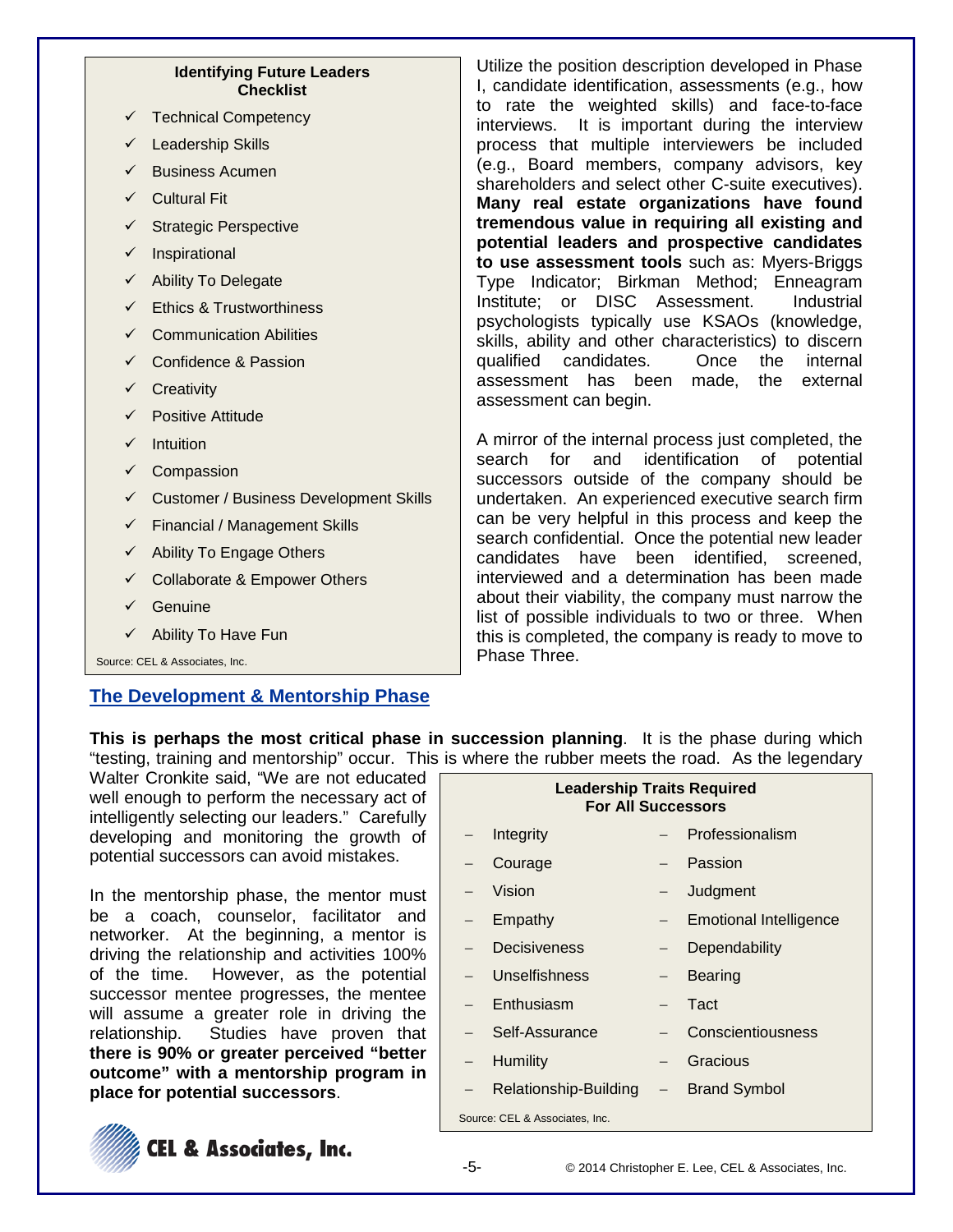In the development and mentorship phase, each viable candidate will need a career development plan that provides direction to become ready for future leadership opportunities. From additional education to necessary certification/designation and from skills training to leadership development, a clear path of what is needed and how to address those needs must be developed for each potential candidate. The determination of who will create, monitor and independently evaluate progress must be made. Often an experienced Human Resources Director can play a vital role in this process.

#### **Succession Planning Errors**

- □ Failure to recognize/acknowledge that a sudden or unexpected loss of the CEO can cause a business to fail/close.
- Failure to believe that verbal succession planning agreements can lead to misunderstanding and succession failure.
- □ Poorly communicated succession plans causing disputes and eventually leading to business breakdown.
- Failure to believe that poorly conceived future governance can ruin a once-thriving business.
- Failure to believe that one does not and cannot control unforeseen circumstances.
- $\Box$  Not having a well-conceived, written succession plan.
- $\Box$  Turning succession planning into a highly competitive horse race.
- $\Box$  Acting out of fear and/or loyalty.
- □ Building the wrong bench for succession.
- □ Putting retirees on the Board to oversee successors.
- $\Box$  Handing over the reins but not fully relinguishing the power.
- Source: CEL & Associates, Inc.

One of the unfortunate challenges (some might consider it an opportunity) in Phase Three is how to handle "external" candidates. If the company has identified no viable internal candidates, the process is far easier…it just takes more time and resources. The organization proceeds to hire the "best" external candidate, gives them a position and title commensurate with their expertise and qualifications and then prepares and implements the requisite career development plan. **Whatever you do during this phase (involving internal or external candidates), do not promise the individual(s) advancement or announce to the firm this individual(s) is the successor(s)**.

#### **Benefits Of Succession Planning**

- □ Assures the long-term viability of the organization.
- $\Box$  Provides confidence to shareholders and investors.
- $\Box$  Provides a stable workplace environment that attracts talent.
- $\Box$  Provides for seamless business continuity.
- $\Box$  Reduces risk when the unexpected occurs.
- **Provides assurance to lenders of ongoing business activities.**
- $\Box$  Builds a pool of outstanding leadership talent.
- □ Mandates a forward-thinking strategic perspective.
- $\Box$  Reduces potential financial negative impact on the organization.

Source: CEL & Associates, Inc.

In Phase Three, the term "testing" is typically used. It is in this phase that the successor candidate(s) are given opportunities to lead and demonstrate their skills and commitment to the firm. Heading up a committee, task force, initiative or special project are common ways to find out if the individual can truly lead and get results. As Abraham Lincoln said, "Nearly all men can stand adversity, but if you want to test a man's character, give him power."

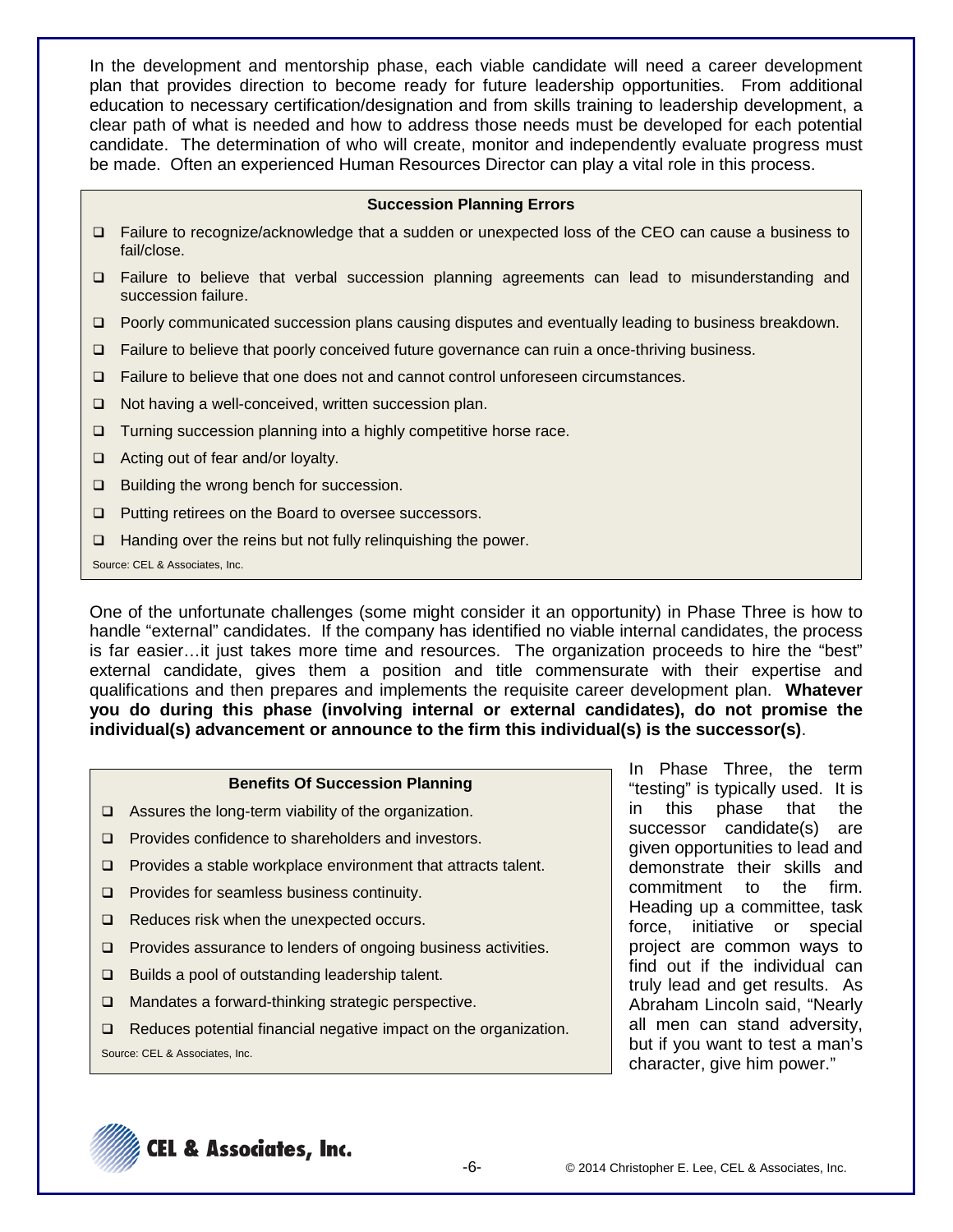## **The Designation & Transition Phase**

**Now is decision time**. The company has identified, assessed, tested and provided the platform to discern who is "best qualified" and the "best fit." A selection committee is designated; all the information, feedback and evaluative criteria are reviewed; and the selection decision is made. However, once the decision is made and before any announcement is communicated to the candidate, firm, clients, partners, lenders or public, the timing and transition plan must be determined and developed.

When the transition plan (typically three years) is completed, the successor is notified and the final timing of the

| <b>Title / Level</b>           | % Expected To<br>Retire* |
|--------------------------------|--------------------------|
| President / CEO                | $58\% - 62\%$            |
| <b>Chief Financial Officer</b> | $43\% - 48\%$            |
| Executive Vice President       | $46\% - 51\%$            |
| <b>Senior Vice President</b>   | $42\% - 45\%$            |
| <b>Vice President</b>          | $39\% - 43\%$            |

**Percent Of Current Real Estate Executives**

\* Includes resignation, retirement, permanent disability and death.

*By 2015 there could be a potential annual shortage of 15,000 – 25,000 qualified workers in the real estate industry.*

Source: CEL & Associates, Inc.

announcement is determined. However, you are not done! **The candidate must accept the opportunity, agree to the compensation package and transition schedule and accept all the terms of the position** (e.g., where he/she will live, level of expected travel, reporting relationships, etc.). It sounds easy, but it can be problematic. Sometimes the offer may have to be withdrawn if the details are not accepted.

#### **Some Alarming Statistics**

- 82% of large firms (over 1,000 employees) have a formal succession plan.
- □ Only 15% of small to mid-sized firms have a formal succession plan.
- □ 85% of succession plans are only for CEO.
- $\Box$  Of those firms that have formal succession plans, 65% have not communicated that plan to the firm.
- □ Nearly 60% of today's real estate CEOs plan to retire or phase out by 2020.
- □ Only 44% of today's CEOs are "very satisfied" with their entire senior management team.

Source: CEL & Associates, Inc.

**The final step in Phase Four is to find/determine an individual to fill the newly designated successor's position** (if it is an internal position) and the evaluative benchmarks/metrics used to monitor the progress, performance and integration. Often this process begins in Phase Three when the successor candidate pool has been reduced to two or three candidates.

**Succession planning is often full of surprises, challenges and disappointments**. A successful

succession planning process involves a commitment of time and resources before, during and after the transition has occurred. One must resist the temptation to take the easy road and do nothing or designate a long-term leader who cannot lead but is a good friend. **Most if not all legacy issues must be eliminated** and one must "clear the decks" of all deferred, avoided and/or neglected problems before the successor takes hold. Frame the leadership agenda and make sure the successor has the full support of your Board of Directors, and remember when things are going well, that is the time the most effective and lasting succession plans should be created and implemented.

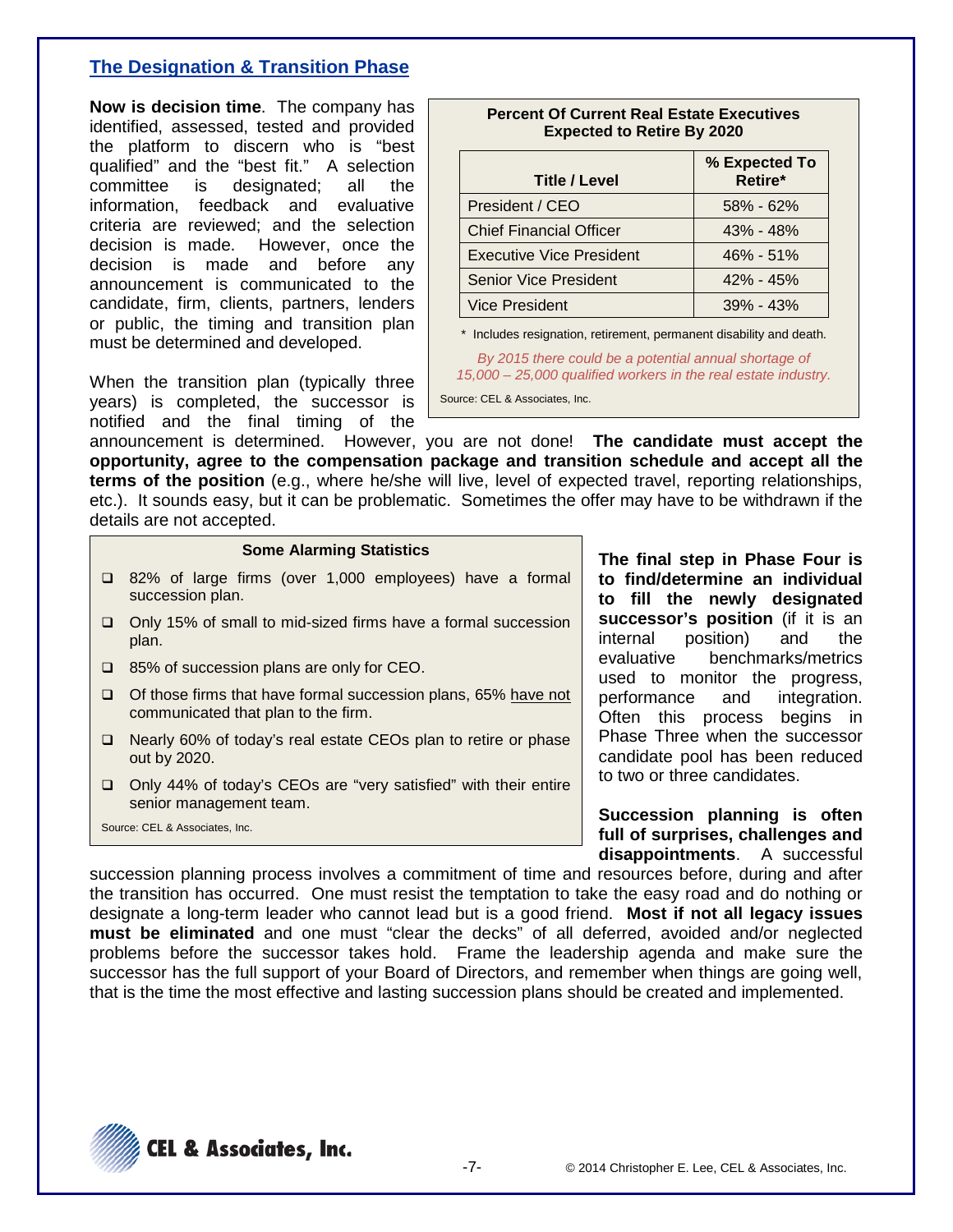#### **12 Core Questions To Address During A Succession Planning Process**

- 1. What will the company look like five or 10 years from today?
- 2. What new opportunities will the company probably pursue?
- 3. What will be tomorrow's value proposition?
- 4. What is the company seeking to accomplish or achieve?
- 5. What talents or skills will be needed five or 10 years from today?
- 6. What organizational changes may be needed as a result of succession?
- 7. What weighted, evaluative criteria will be used to assess potential candidates?
- 8. Who will be involved in the selection process? What training or assistance will they need before the process begins?
- 9. Who will lead this process?
- 10. What is the anticipated timing for transition?
- 11. Is the company willing to look outside for prospective candidates?
- 12. What is the compensation package for the successor?

Source: CEL & Associates, Inc.

## **Closing Comments**

**Succession planning is not an option, but a requirement. Over the next 10 years, thousands of real estate leaders at all levels and positions will leave the workforce, either voluntarily or unexpectedly**. For shareholders, Boards of Directors, lenders, partners, tenants, clients and employees, failure to plan for the inevitable is inexcusable. Get the proper advice and prepare a plan that assures a prosperous future for all. Remember, succession planning is the primary tool to ensure long-term continuity, business continuation, sustained performance and the ongoing well-being of an organization. This isn't a "lottery" or "first-one-on-the-bus" or "longevity" process…it is 110% about creating a positive outcome now and for years to come.

I would welcome comments, insights or ideas; please email them to newsletter@celassociates.com.

Regards,

Christopher Lee

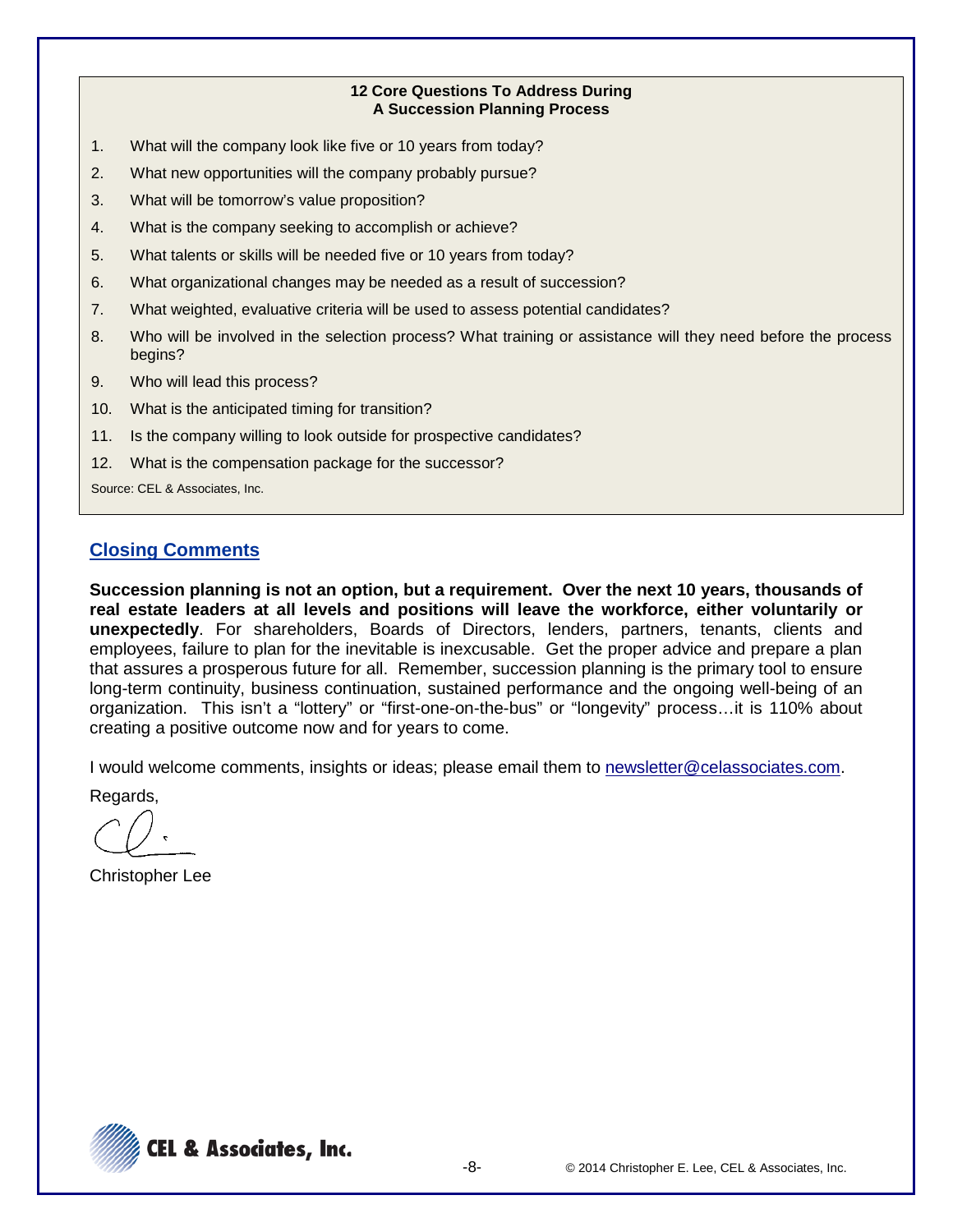*Note: This report has been prepared by CEL & Associates, Inc., who retains all rights to its content. This report may not be reproduced, distributed, and/or used in presentations or offering/fund raising prospectus/memorandums, and/or used in communications, speeches and/or presentations in its entirety or in parts without the prior written consent of CEL & Associates, Inc. You may reproduce/distribute and/or share this article with friends, colleagues and associates. Opinions and forecasts contained in this, prior and future articles may change without notice. The author encourages readers to offer comments, feedback and recommendations for further enhancement to [newsletter@celassociates.com](mailto:newsletter@celassociates.com)*



### **AVAILABLE NOW!**

#### \*\*\*\*\*

Surviving, prospering and achieving a competitive edge in today's marketplace can be challenging. *Transformational Leadership* is a book that traces the history of real estate, provides insights into what's ahead, highlights the timing of the next real estate cycle and provides strategies on how to succeed and thrive. The book also includes 100 predictions you will find fascinating and thought-provoking.

Simply click on this link *[IREM](http://www.irem.org/acb/stores/1/_font_color_990000_New_fo_P23758C1.cfm?UserID=33602960&jsessionid=5a30da3a2408$10$87S$)* and you will be directed on how to purchase your copy.

*Full text link is below:*

http://www.irem.org/acb/stores/1/\_font\_color\_990000\_New\_fo\_P23758C1.cfm?U serID=33602960&jsessionid=5a30da3a2408\$10\$87S\$

### **SPECIAL ANNOUNCEMENT**

Due to an increasing number of requests from Owners and Boards of Directors to assist:

- Finding secure/stable long-term financial partners.
- Owners wishing to sell all or a portion of their company.
- Finding a long-term source of capital to facilitate growth.

#### *CEL & Associates, Inc. has formed:* **CEL Capital Advisors**

For small to mid-size real estate companies, including: developers, service providers, owners/operators and investors who want to secure their future, monetize enterprise value, develop succession planning, and/or accelerate growth strategies, contact **CEL Capital Advisors**. A conversation regarding your current business strategy and need for capital may provide the optimal solution. **CEL Capital Advisors** can be reached by calling 310.571.3113. (Jeff Hawkins, Managing Director)

*Give Us Your Opinion:* We want to hear from you and to have future issues reflect your needs and questions. Please email your comments, ideas, suggestions and insights to newsletter@celassociates.com.

*For More Information:* For more information regarding our services (Strategic Planning, Compensation, Opinion Surveys, Benchmarking, Performance Improvement, Succession Planning and Governance/Management), please email us at newsletter@celassociates.com or call 310.571.3113.

*To Subscribe:* To subscribe to CEL & Associates, Inc. and Christopher Lee's *Strategic Advantage* newsletter with ongoing insights, opinions and forecasts regarding issues, trends and opportunities within the real estate industry, please email us at newsletter@celassociates.com with *"Subscribe"* in the Subject line and provide your full contact information.

*To Change Your Contact Information***:** Please email us at newsletter@celassociates.com with *"Change Contact Information"* in the Subject line and include your new contact information.